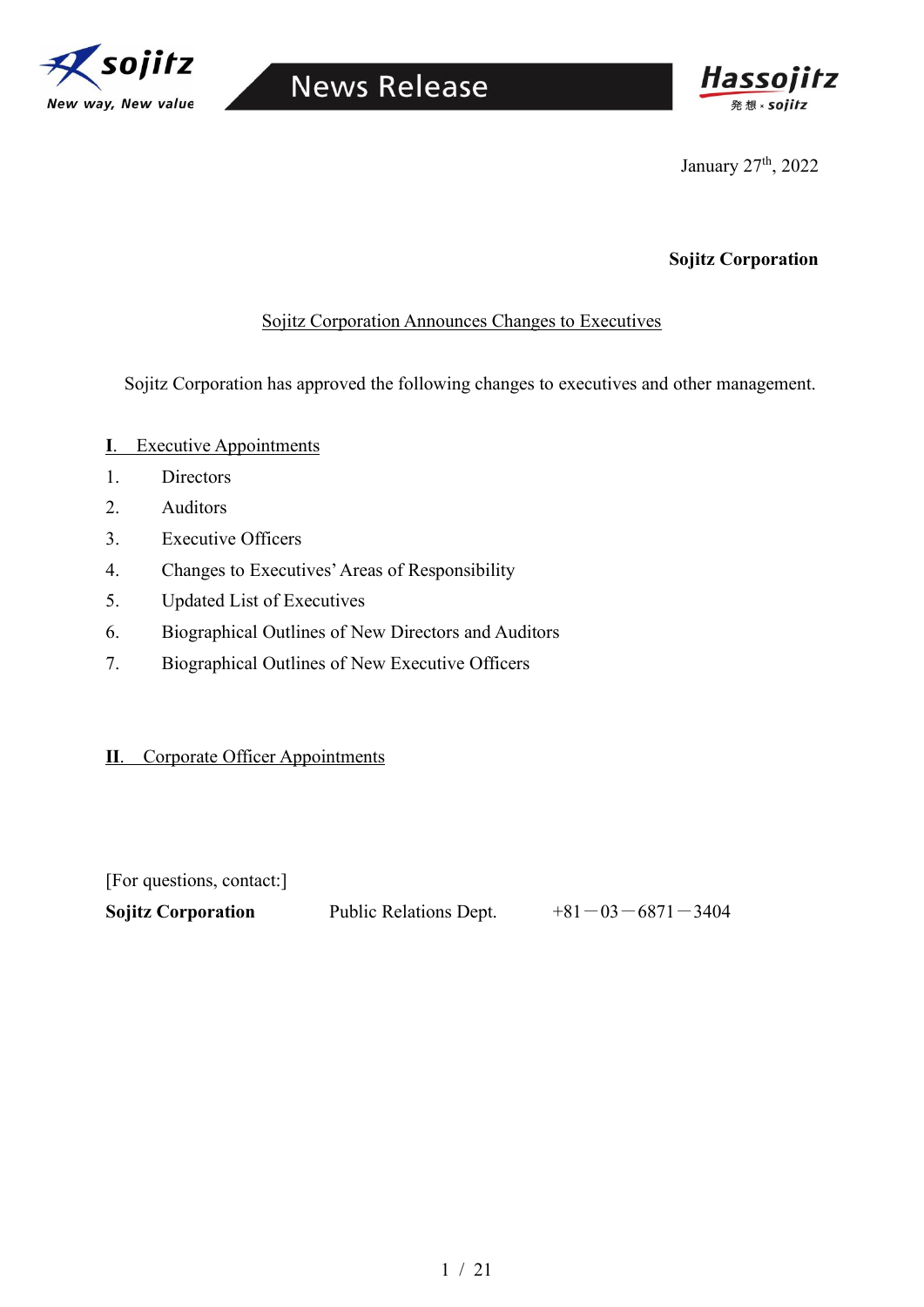



#### **I.** Executive Appointments

#### 1. Directors

(1) Director candidates: 8 (finalized at the General Shareholders' Meeting scheduled for June 2022)

| Name                  | Rank                    |
|-----------------------|-------------------------|
| Masayoshi<br>Fujimoto | Representative Director |
| Seiichi Tanaka        | Representative Director |
| Ryutaro Hirai         | Representative Director |
| Masaaki Bito          | Director                |
| Norio Otsuka          | Director                |
| Naoko Saiki           | Director                |
| Ungyong Shu           | Director                |
| Haruko Kokue          | Director                |

Mr. Norio Otsuka, Ms. Naoko Saiki, Mr. Ungyong Shu, and Ms. Haruko Kokue satisfy the requirements to be appointed outside directors as stipulated in Article 2, Paragraph 15 of the Companies Act.

(2) Retirees: 2 (effective as of the General Shareholders' Meeting in June 2022)

| Name                                | <b>Current Position</b>                            |  |
|-------------------------------------|----------------------------------------------------|--|
| Director, Senior Managing Executive |                                                    |  |
|                                     | Officer                                            |  |
| Masao Goto                          | Executive Management of Business Group (Chemicals, |  |
|                                     | Consumer Industry & Agriculture Business, Retail & |  |
|                                     | Consumer Service)                                  |  |
| Kayoko Naito                        | Director                                           |  |

Mr. Masao Goto will transition from Director, Senior Managing Executive Officer to Director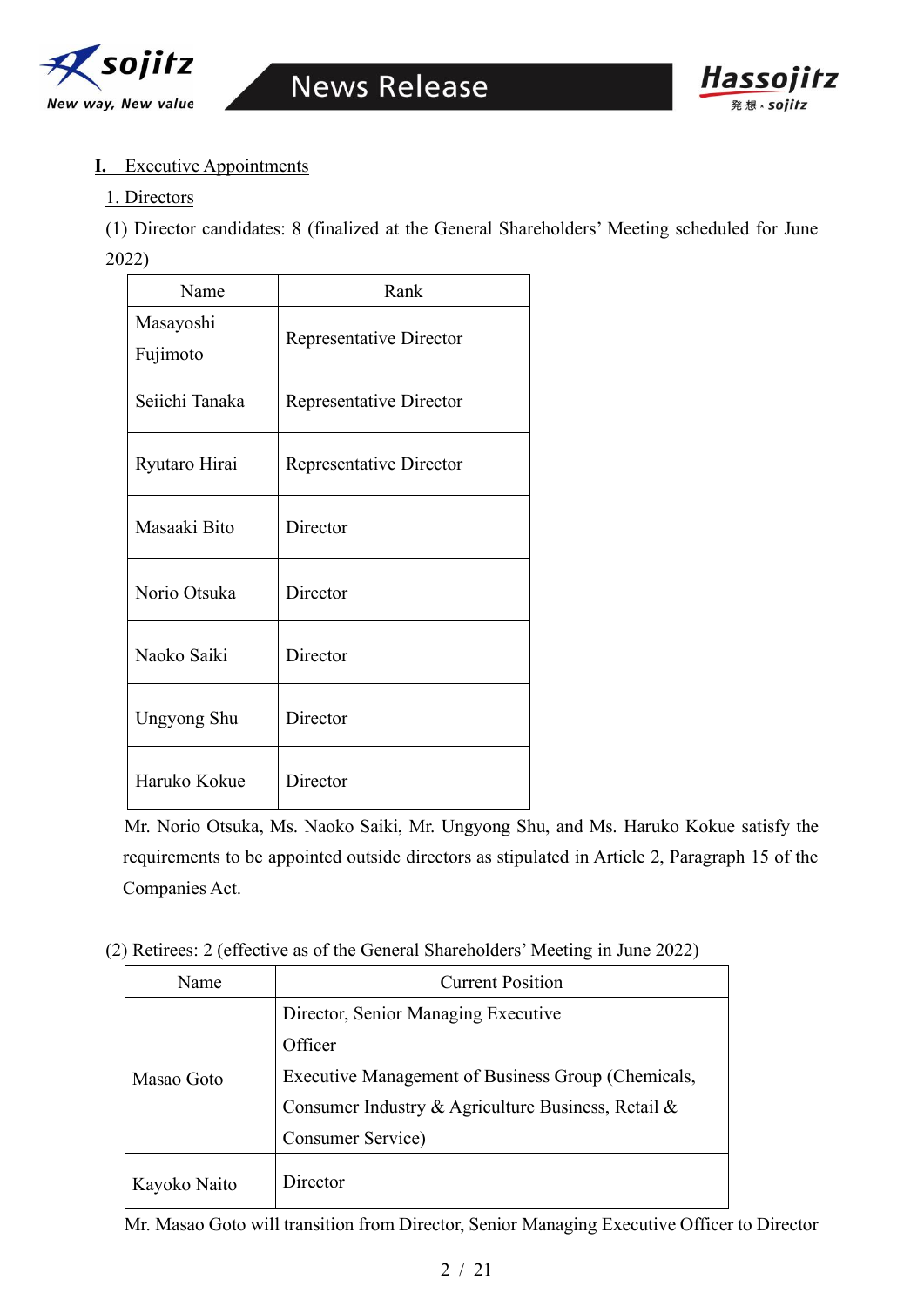



on April 1, 2022. Mr. Goto will later resign from the position following the General Shareholders' Meeting in June 2022 and be appointed a Corporate Advisor of Sojitz Corporation.

#### 2. Auditors

(1) Auditor candidates: 1 (finalized at the General Shareholders' Meeting scheduled for June 2022)

| Name        | New                 |  |
|-------------|---------------------|--|
| Junko Kamei | Audit & Supervisory |  |
|             | <b>Board Member</b> |  |

Ms. Junko Kamei satisfies the requirements to be an outside auditor as stipulated in Article 2, Paragraph 16 of the Companies Act.

(2) Retirees: 1 (effective as of the General Shareholders' Meeting in June 2022)

| Name          | <b>Current Position</b> |  |
|---------------|-------------------------|--|
| Kazunori Yagi | Audit & Supervisory     |  |
|               | <b>Board Member</b>     |  |

#### 3.Executive Officers

(1) New appointments: 4 (effective as of April 1, 2022)

| Name              | New Position                           | <b>Current Position</b>                |
|-------------------|----------------------------------------|----------------------------------------|
|                   |                                        | Vice COO, Aerospace $\&$               |
|                   |                                        | <b>Transportation Project Division</b> |
|                   | <b>Executive Officer</b>               | General Manager, Planning &            |
| Tatsuhiko Niitaka | $COO$ , Aerospace &                    | Administration Office, Aerospace       |
|                   | <b>Transportation Project Division</b> | & Transportation Project               |
|                   |                                        | Division                               |
|                   |                                        |                                        |
|                   |                                        | Corporate Officer                      |
|                   |                                        | Vice COO, Metals, Mineral              |
| Osamu Matsuura    | <b>Executive Officer</b>               | Resources & Recycling Division         |
|                   | COO, Metals, Mineral                   | General Manager, Planning &            |
|                   | Resources & Recycling                  | Administration Office,                 |
|                   | Division                               | Metals, Mineral Resources &            |
|                   |                                        | Recycling Division                     |
|                   |                                        |                                        |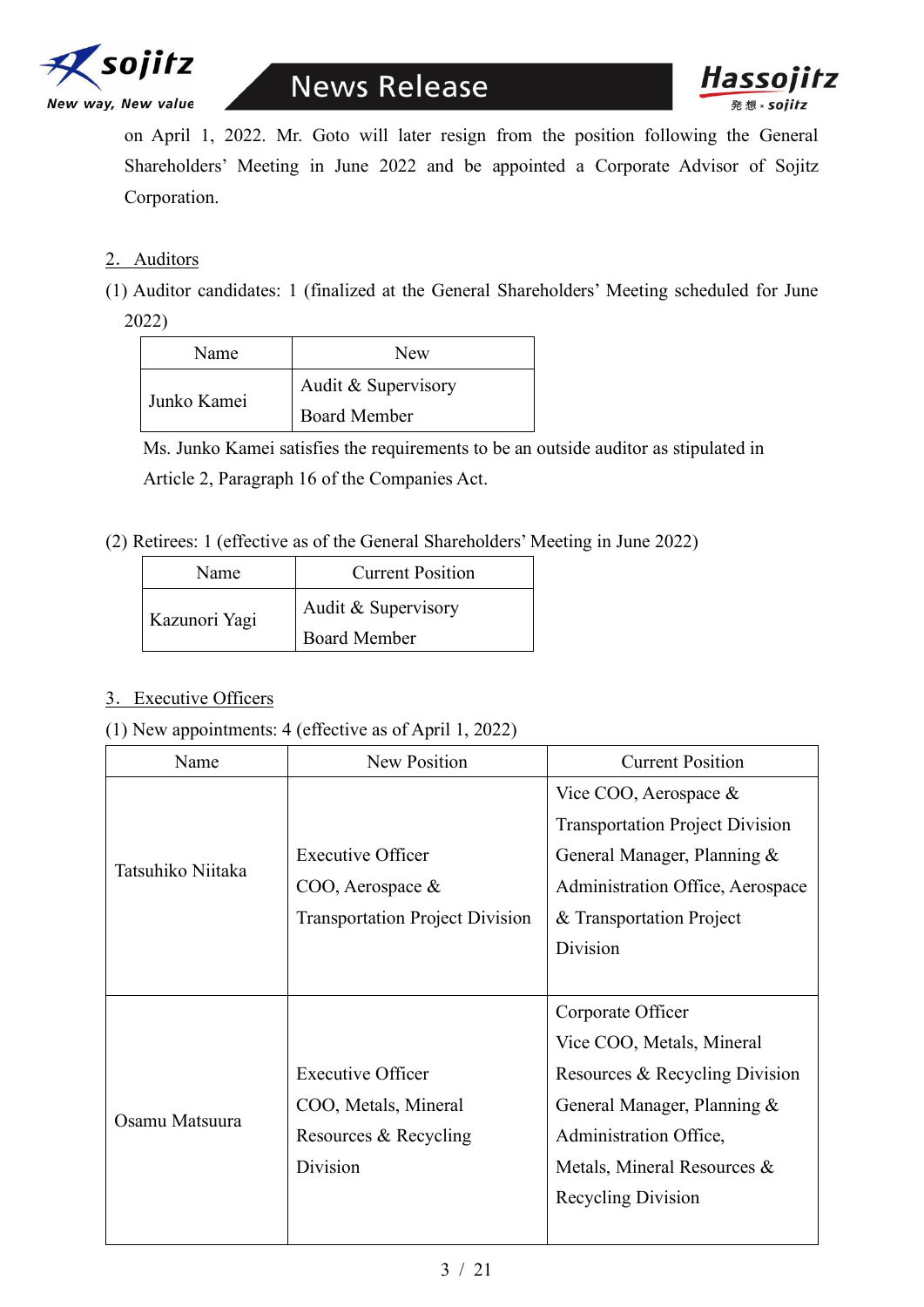

|                    |                                                                                    | Vice COO, Consumer Industry $&$      |
|--------------------|------------------------------------------------------------------------------------|--------------------------------------|
|                    | <b>Executive Officer</b>                                                           | <b>Agriculture Business Division</b> |
|                    | COO, Consumer Industry &                                                           | General Manager, Planning &          |
| Yuji Yuasa         | <b>Agriculture Business Division</b>                                               | Administration Office, Consumer      |
|                    |                                                                                    | Industry & Agriculture Business      |
|                    |                                                                                    | Division                             |
|                    |                                                                                    | Vice COO, Infrastructure $\&$        |
| Takefumi Nishikawa | <b>Executive Officer</b><br>COO, Infrastructure $\&$<br><b>Healthcare Division</b> | <b>Healthcare Division</b>           |
|                    |                                                                                    | General Manager, Planning &          |
|                    |                                                                                    | Administration Office,               |
|                    |                                                                                    | Infrastructure & Healthcare          |
|                    |                                                                                    | Division                             |

Hassojitz

# (2) Promotions: 4 (effective as of April 1, 2022)

| Name           | New position                    | Current position                       |
|----------------|---------------------------------|----------------------------------------|
|                |                                 | Senior Managing Executive              |
|                | <b>Executive Vice President</b> | Officer                                |
|                | <b>CISO</b>                     | <b>CISO</b>                            |
| Haruo Inoue    | <b>Executive Management of</b>  | <b>Executive Management of</b>         |
|                | Legal, Internal Control         | <b>Internal Control Administration</b> |
|                | Administration, ERP Transition  | Department, ERP Transition             |
|                |                                 | Office                                 |
|                | Senior Managing Executive       |                                        |
|                | Officer                         |                                        |
|                | Executive Management of         |                                        |
|                | Business Group (Metals,         | Managing Executive Officer             |
| Masaaki Bito   | Mineral Resources &             | COO, Metals, Mineral Resources         |
|                | Recycling, Chemicals,           | & Recycling Division                   |
|                | Consumer Industry &             |                                        |
|                | Agriculture Business, Retail &  |                                        |
|                | Consumer Service)               |                                        |
|                | Managing Executive Officer      | <b>Executive Officer</b>               |
| Kyosuke Sasaki | President & CEO for Europe,     |                                        |
|                | Russia & NIS                    | Chairman,                              |
|                | Managing Director, Sojitz       | solvadis deutschland gmbh              |
|                | Corporation of Europe B.V.      |                                        |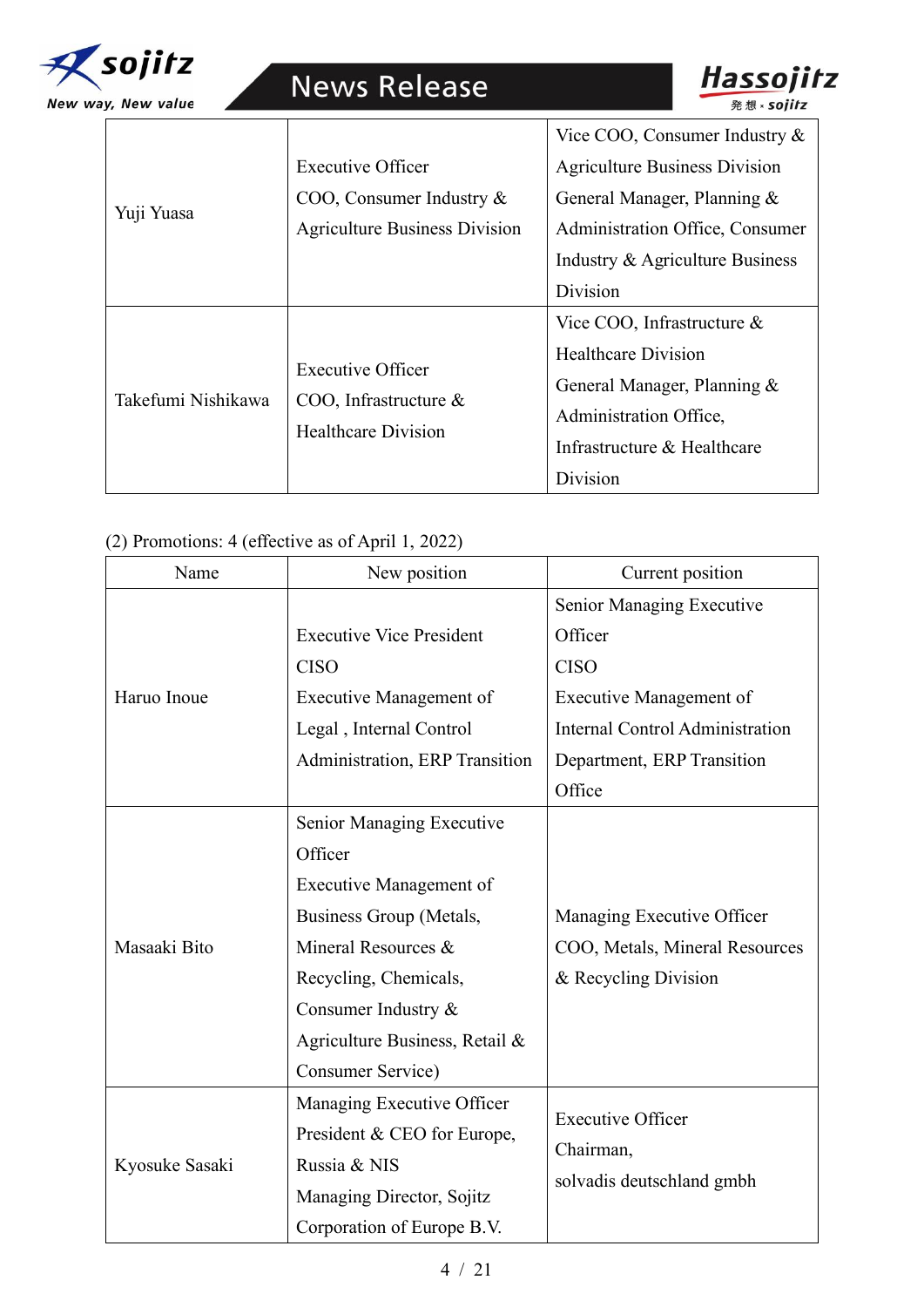



|              | Managing Executive Officer | Executive Officer              |
|--------------|----------------------------|--------------------------------|
| Hiroto Murai | COO, Retail & Consumer     | COO, Retail & Consumer Service |
|              | <b>Service Division</b>    | Division                       |

### (3) Retirees: 6 (effective as of March 31, 2022)

| Name               | <b>Current Position</b>                                     |  |
|--------------------|-------------------------------------------------------------|--|
|                    | Senior Managing Executive Officer                           |  |
| Shigeru Nishihara  | President & CEO for the Americas                            |  |
|                    | President, Sojitz Corporation of America                    |  |
|                    | Senior Managing Executive Officer                           |  |
| Masao Goto         | Executive Management of Business Group (Chemicals, Consumer |  |
|                    | Industry & Agriculture Business, Retail & Consumer Service) |  |
|                    | Managing Executive Officer                                  |  |
| Yasushi Nishimura  | General Manager, Kansai Office                              |  |
|                    | <b>Executive Officer</b>                                    |  |
| Takafumi Ogasawara | COO, Risk Management Department                             |  |
|                    | <b>Executive Officer</b>                                    |  |
| Toshifumi Murata   | Vice President for the Americas (South America)             |  |
|                    | Chairman, Sojitz do Brasil S.A.                             |  |
|                    | <b>Executive Officer</b>                                    |  |
| Ikuo Koinuma       | COO, Portfolio Transformation Office                        |  |

Mr. Shigeru Nishihara will be appointed as a Corporate Advisor of Sojitz Corporation.

Mr. Masao Goto will transition from Director, Senior Managing Executive Officer to Director on April 1, 2022. Mr. Goto will later resign from the position following the General Shareholders' Meeting in June 2022 and be appointed as a Corporate Advisor of Sojitz Corporation.

Mr. Yasushi Nishimura will be appointed as a Corporate Advisor of Sojitz Corporation.

Mr. Takafumi Ogasawara will be appointed as Director, President & CEO of Sojitz Insurance Agency Corporation.

Mr. Toshifumi Murata will be appointed as a Corporate Advisor of Sojitz do Brasil S.A.

Mr. Ikuo Koinuma will be appointed as a Director of Sojitz Machinery Corporation.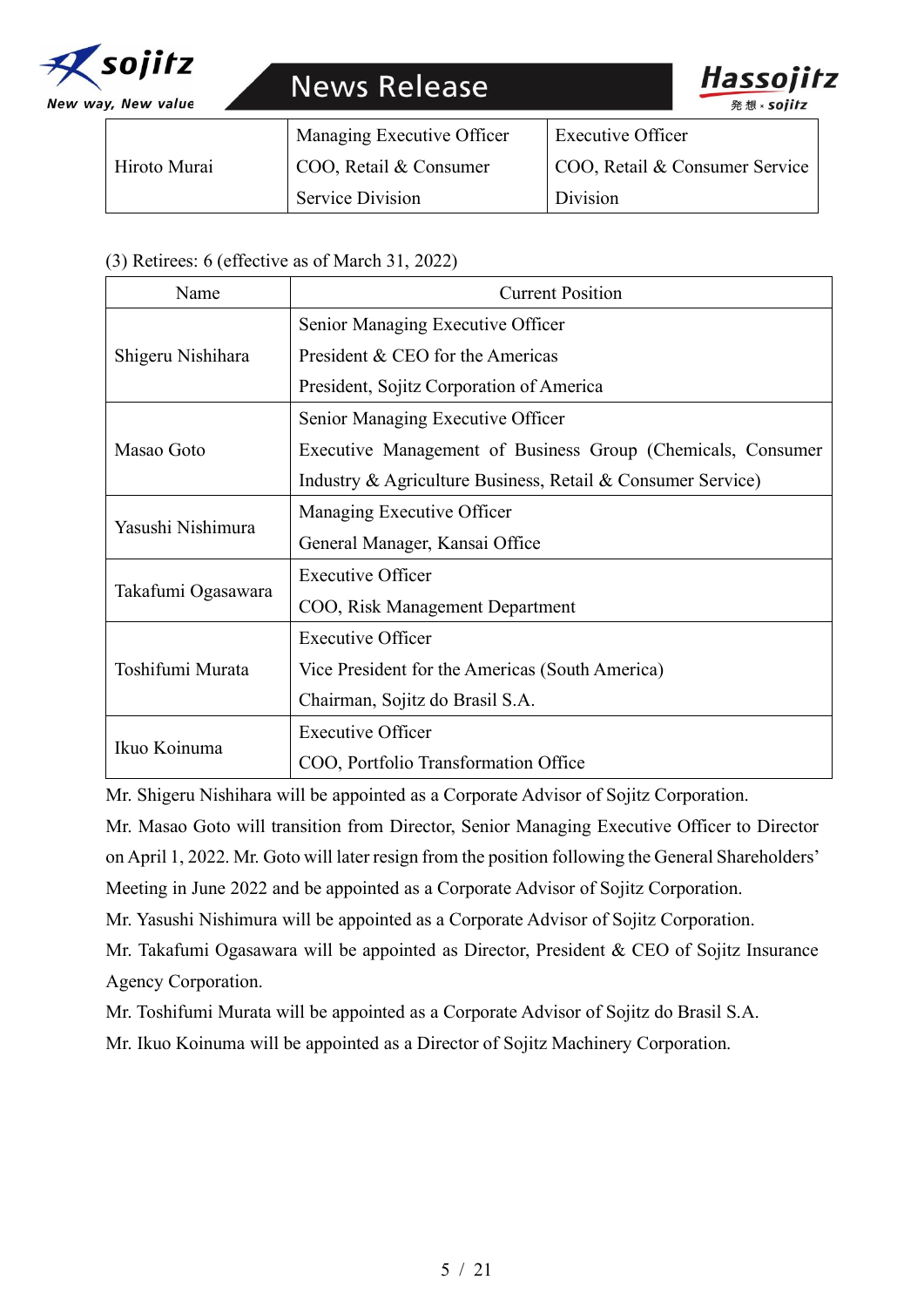



# 4.Changes to Executives' Areas of Responsibility (effective as of April 1, 2022)

| Name           | New position                                                                                                                                                                                                                           | Current position                                                                                                                                                                                                                                                   |
|----------------|----------------------------------------------------------------------------------------------------------------------------------------------------------------------------------------------------------------------------------------|--------------------------------------------------------------------------------------------------------------------------------------------------------------------------------------------------------------------------------------------------------------------|
| Seiichi Tanaka | <b>Executive Vice President</b><br><b>CFO</b><br><b>Executive Management of</b><br>General Accounting, Business<br>Accounting, Finance, IR,<br><b>Financial Solutions</b>                                                              | <b>Executive Vice President</b><br><b>CFO</b><br>Executive Management of<br>General Accounting, Business<br>Accounting, Finance, IR,<br>Financial Solutions, Controller<br>Office                                                                                  |
| Ryutaro Hirai  | <b>Executive Vice President</b><br>Advisor to the President<br><b>Executive Management of</b><br><b>Business Group (Automotive,</b><br>Aerospace & Transportation<br>Project, Infrastructure &<br>Healthcare), and East Asia<br>region | <b>Executive Vice President</b><br>Advisor to the President<br>Executive Management of<br>Business Group (Automotive,<br>Aerospace & Transportation<br>Project, Infrastructure &<br>Healthcare, Metals, Mineral<br>Resources & Recycling), and<br>East Asia region |
| Haruo Inoue    | <b>Executive Vice President</b><br><b>CISO</b><br>Executive Management of Legal,<br>Internal Control Administration,<br><b>ERP</b> Transition                                                                                          | Senior Managing Executive<br>Officer<br><b>CISO</b><br>Executive Management of<br><b>Internal Control Administration</b><br>Department, ERP Transition<br>Office                                                                                                   |
| Masaaki Bito   | Senior Managing Executive<br>Officer<br>Executive Management of<br>Business Group (Metals, Mineral<br>Resources & Recycling,<br>Chemicals, Consumer Industry<br>$\&$<br>Agriculture Business, Retail &<br>Consumer Service)            | Managing Executive Officer<br>COO, Metals, Mineral Resources<br>& Recycling Division                                                                                                                                                                               |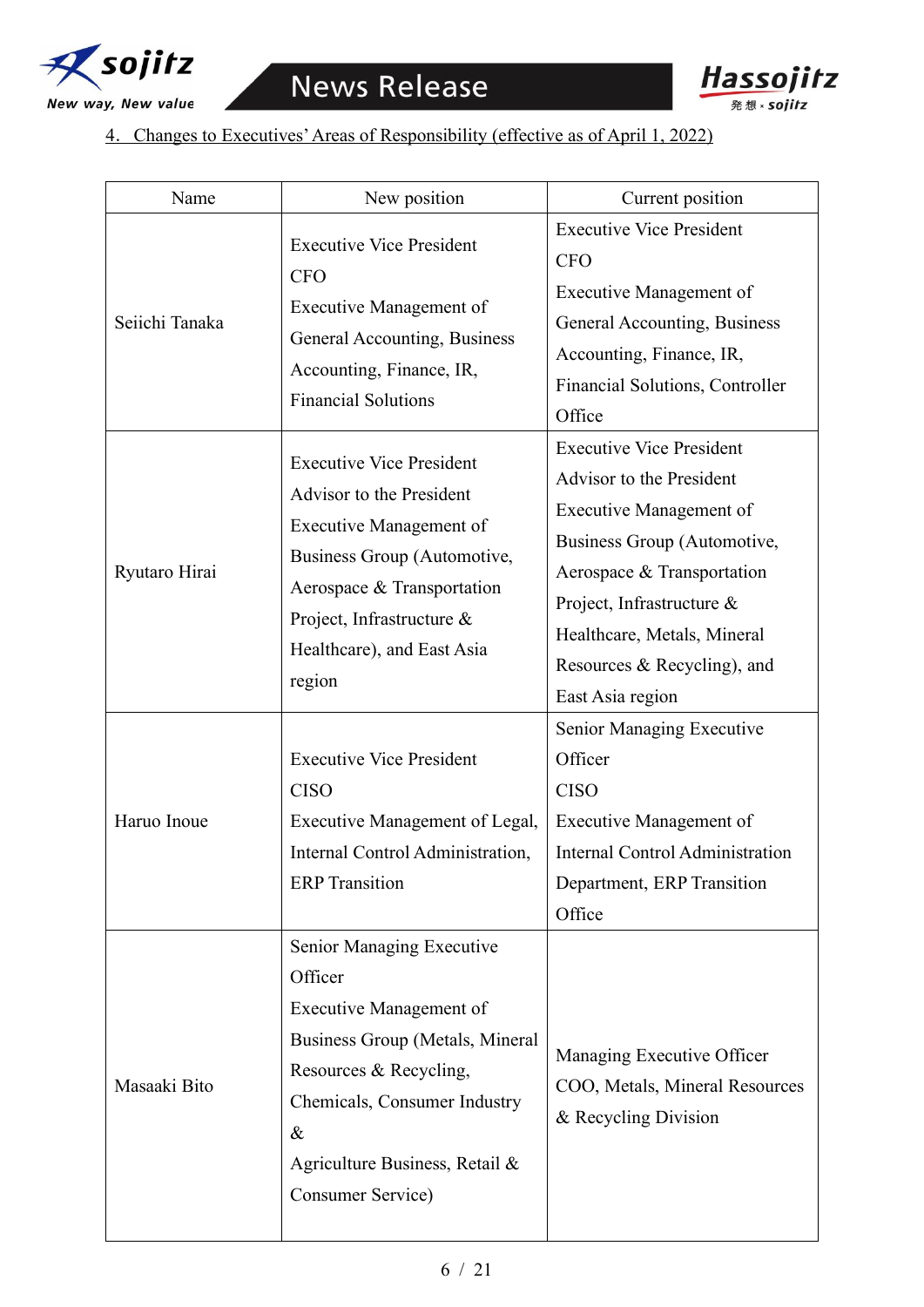



|                   | Managing Executive Officer            |                                                     |
|-------------------|---------------------------------------|-----------------------------------------------------|
|                   | President & CEO for the               |                                                     |
| Koichi Yamaguchi  | Americas                              | Managing Executive Officer                          |
|                   | President, Sojitz Corporation of      | COO, Aerospace &                                    |
|                   | America                               | <b>Transportation Project Division</b>              |
|                   | Managing Executive Officer            | Managing Executive Officer                          |
| Koji Izutani      | General Manager, Kansai Office        | COO, Consumer Industry &                            |
|                   |                                       | <b>Agriculture Business Division</b>                |
|                   | Managing Executive Officer            | Managing Executive Officer                          |
|                   | Special Assistant to the President    | President & CEO for Europe,                         |
| Satoru Takahama   |                                       | Russia & NIS                                        |
|                   |                                       | Managing Director, Sojitz Europe                    |
|                   |                                       | plc                                                 |
|                   | Managing Executive Officer            | Managing Executive Officer                          |
| Masakazu          | COO, Human Resources                  |                                                     |
| Hashimoto         | Department, General Affairs &         | COO, Infrastructure &<br><b>Healthcare Division</b> |
|                   | <b>IT Operation Department</b>        |                                                     |
|                   | Managing Executive Officer            | Managing Executive Officer                          |
|                   | COO, General Accounting               | COO, General Accounting                             |
| Yoshiki Manabe    | Department, Business                  | Department, Business                                |
|                   | <b>Accounting Department, Finance</b> | <b>Accounting Department, Finance</b>               |
|                   | Department                            | Department, IR Office                               |
|                   | Managing Executive Officer            |                                                     |
|                   | President & CEO for Europe,           | <b>Executive Officer</b>                            |
| Kyosuke Sasaki    | Russia & NIS                          | Chairman, solvadis deutschland                      |
|                   | Managing Director, Sojitz             | gmbh                                                |
|                   | Corporation of Europe B.V.            |                                                     |
|                   |                                       | <b>Executive Officer</b>                            |
| Masanori Kawakami | <b>Executive Officer</b>              | COO, Internal Control                               |
|                   | COO, ERP Transition Office            | <b>Administration Department, ERP</b>               |
|                   |                                       | <b>Transition Office</b>                            |
|                   | <b>Executive Officer</b>              | <b>Executive Officer</b>                            |
|                   | <b>CCO</b>                            | CCO                                                 |
| Tatsuya Morita    | COO, Legal Department,                |                                                     |
|                   | Internal Control Administration       | COO, Legal Department, PR                           |
|                   | Department                            | Department                                          |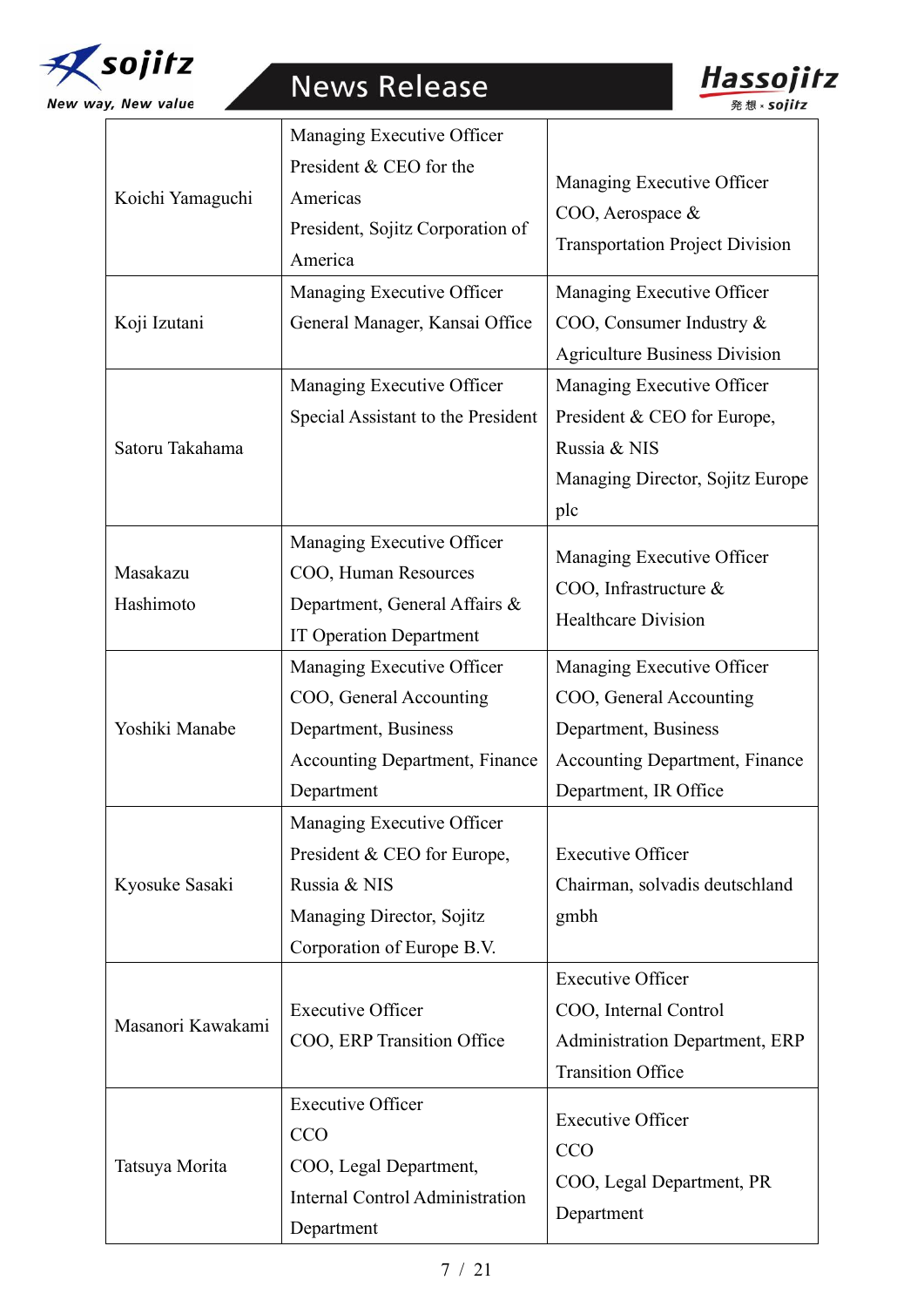



Hassojitz

発想 × sojitz

# 5. Updated List of Executives (effective as of April 1, 2022)

(1) [Directors]

## 8 Directors (effective as of April 1, 2022)

| Rank                            | Name               |  |
|---------------------------------|--------------------|--|
| Representative Director,        |                    |  |
| President & CEO                 | Masayoshi Fujimoto |  |
| Representative Director,        |                    |  |
| <b>Executive Vice President</b> | Seiichi Tanaka     |  |
| Representative Director,        |                    |  |
| <b>Executive Vice President</b> | Ryutaro Hirai      |  |
| Director                        | Masao Goto         |  |
| Director                        | Kayoko Naito       |  |
| Director                        | Norio Otsuka       |  |
| Director                        | Naoko Saiki        |  |
| Director                        | Ungyong Shu        |  |

Ms. Kayoko Naito, Mr. Norio Otsuka, Ms. Naoko Saiki, and Mr. Ungyong Shu satisfy the requirements to be appointed outside directors as stipulated in Article 2, Paragraph 15 of the Companies Act.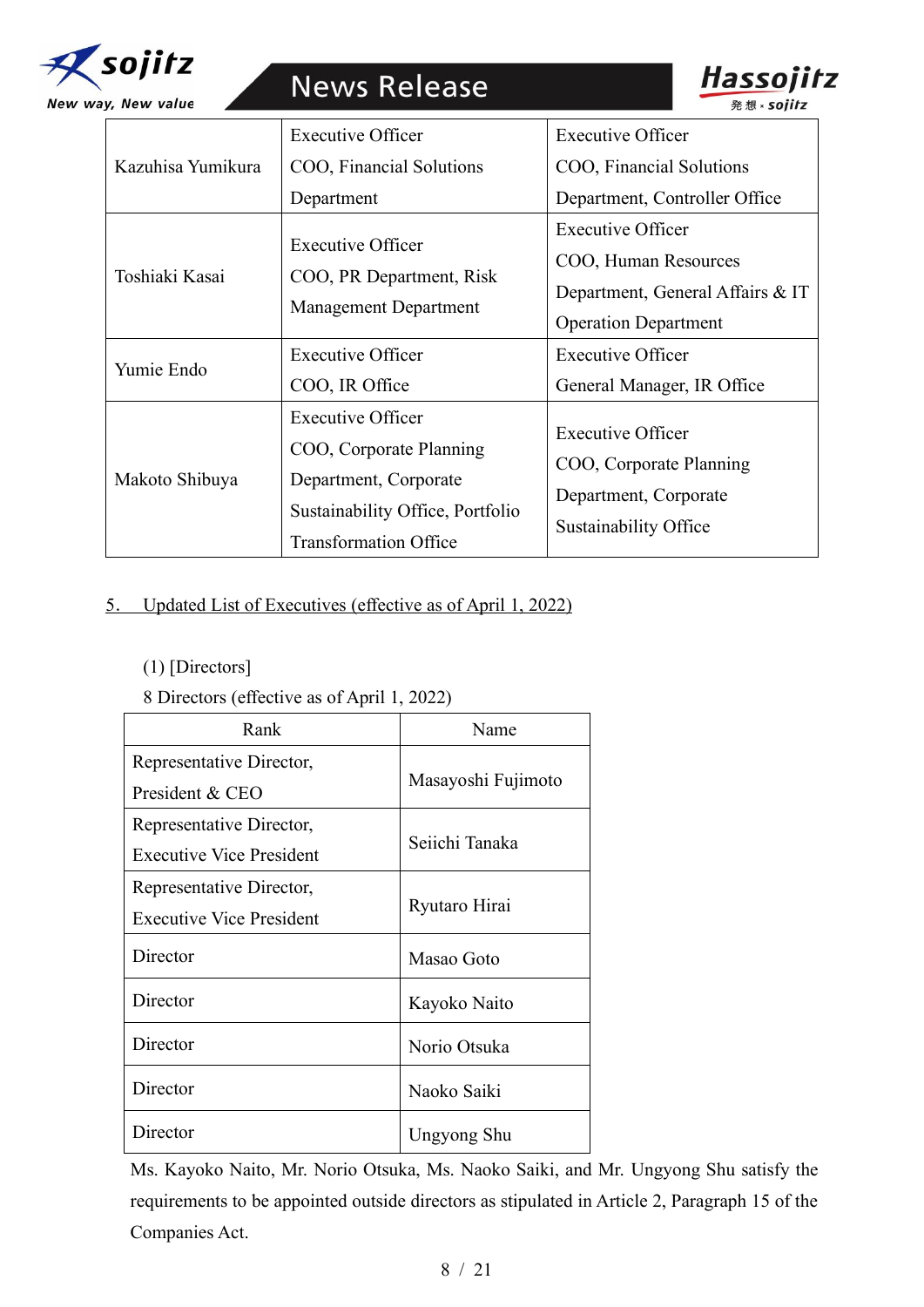



8 Directors (finalized at General Shareholders' Meeting scheduled for June 2022)

| Rank                            | Name               |  |
|---------------------------------|--------------------|--|
| Representative Director,        |                    |  |
| President & CEO                 | Masayoshi Fujimoto |  |
| Representative Director,        |                    |  |
| <b>Executive Vice President</b> | Seiichi Tanaka     |  |
| Representative Director,        | Ryutaro Hirai      |  |
| Executive Vice President        |                    |  |
| Director, Senior Managing       | Masaaki Bito       |  |
| <b>Executive Officer</b>        |                    |  |
| Director                        | Norio Otsuka       |  |
| Director                        | Naoko Saiki        |  |
| Director                        | Ungyong Shu        |  |
| Director                        | Haruko Kokue       |  |

Mr. Norio Otsuka, Ms. Naoko Saiki, Mr. Ungyong Shu, and Ms. Haruko Kokue satisfy the requirements to be appointed outside directors as stipulated in Article 2, Paragraph 15 of the Companies Act.

#### (2) [Auditors]

5 Auditors (effective as of April 1, 2022)

|                     | Name              |  |
|---------------------|-------------------|--|
| Audit & Supervisory |                   |  |
| <b>Board Member</b> | Masaaki Kushibiki |  |
| Audit & Supervisory |                   |  |
| <b>Board Member</b> | Takehiro Honda    |  |
| Audit & Supervisory |                   |  |
| <b>Board Member</b> | Kazunori Yagi     |  |
| Audit & Supervisory |                   |  |
| <b>Board Member</b> | Michiko Nagasawa  |  |
| Audit & Supervisory |                   |  |
| Board Member        | Kazuhiro Yamamoto |  |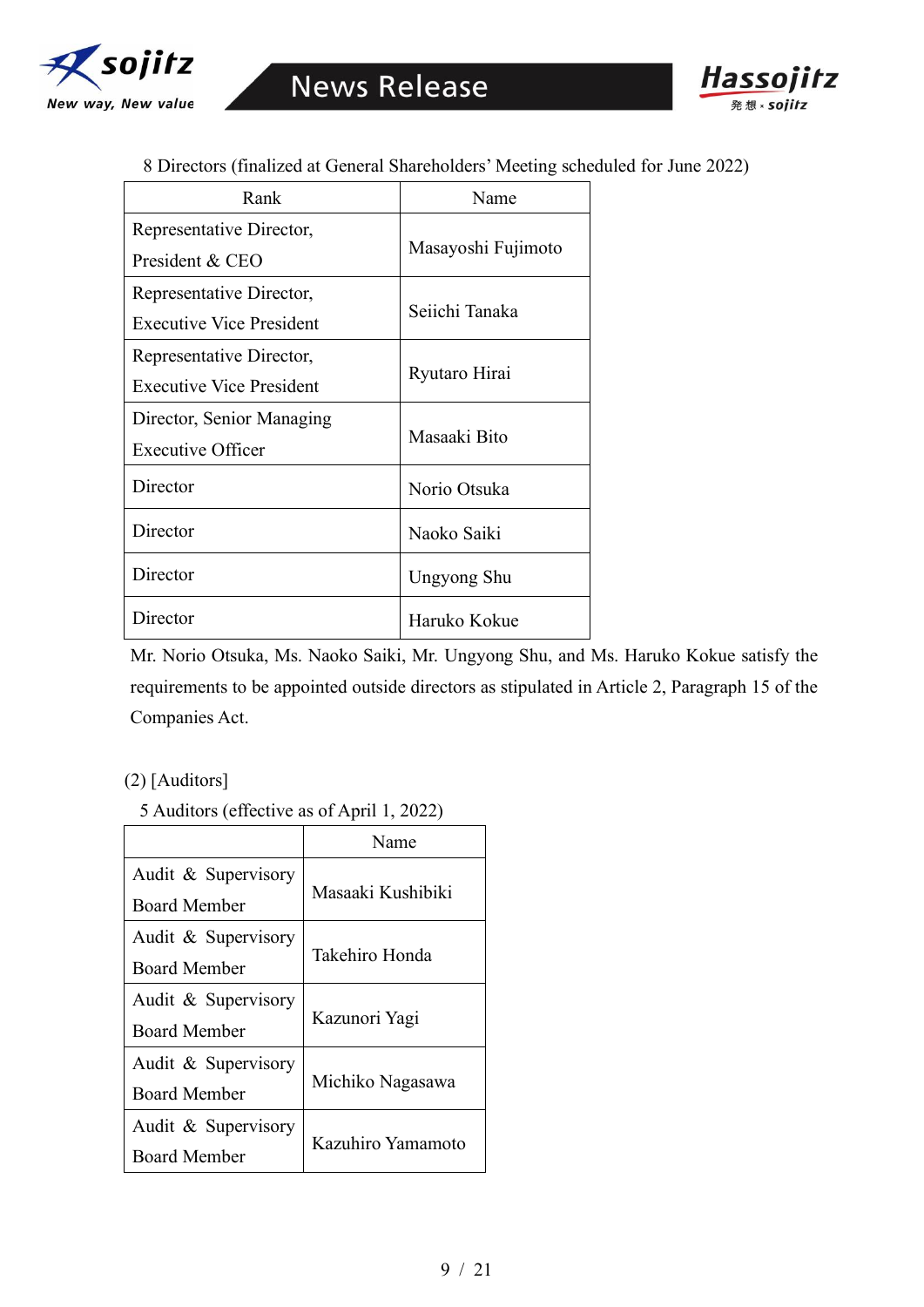



Mr. Kazunori Yagi, Ms. Michiko Nagasawa, and Mr. Kazuhiro Yamamoto satisfy the requirements to be outside auditors as stipulated in Article 2, Paragraph 16 of the Companies Act.

5 Auditors (finalized at General Shareholders' Meeting scheduled for June 2022)

|                     | Name              |  |
|---------------------|-------------------|--|
| Audit & Supervisory |                   |  |
| <b>Board Member</b> | Masaaki Kushibiki |  |
| Audit & Supervisory |                   |  |
| <b>Board Member</b> | Takehiro Honda    |  |
| Audit & Supervisory |                   |  |
| <b>Board Member</b> | Michiko Nagasawa  |  |
| Audit & Supervisory |                   |  |
| <b>Board Member</b> | Kazuhiro Yamamoto |  |
| Audit & Supervisory |                   |  |
| Board Member        | Junko Kamei       |  |

Ms. Junko Kamei's appointment will be effective following the General Shareholders' Meeting scheduled for June 2022.

Ms. Michiko Nagasawa, Mr. Kazuhiro Yamamoto, and Ms. Junko Kamei satisfy the requirements to be outside auditors as stipulated in Article 2, Paragraph 16 of the Companies Act.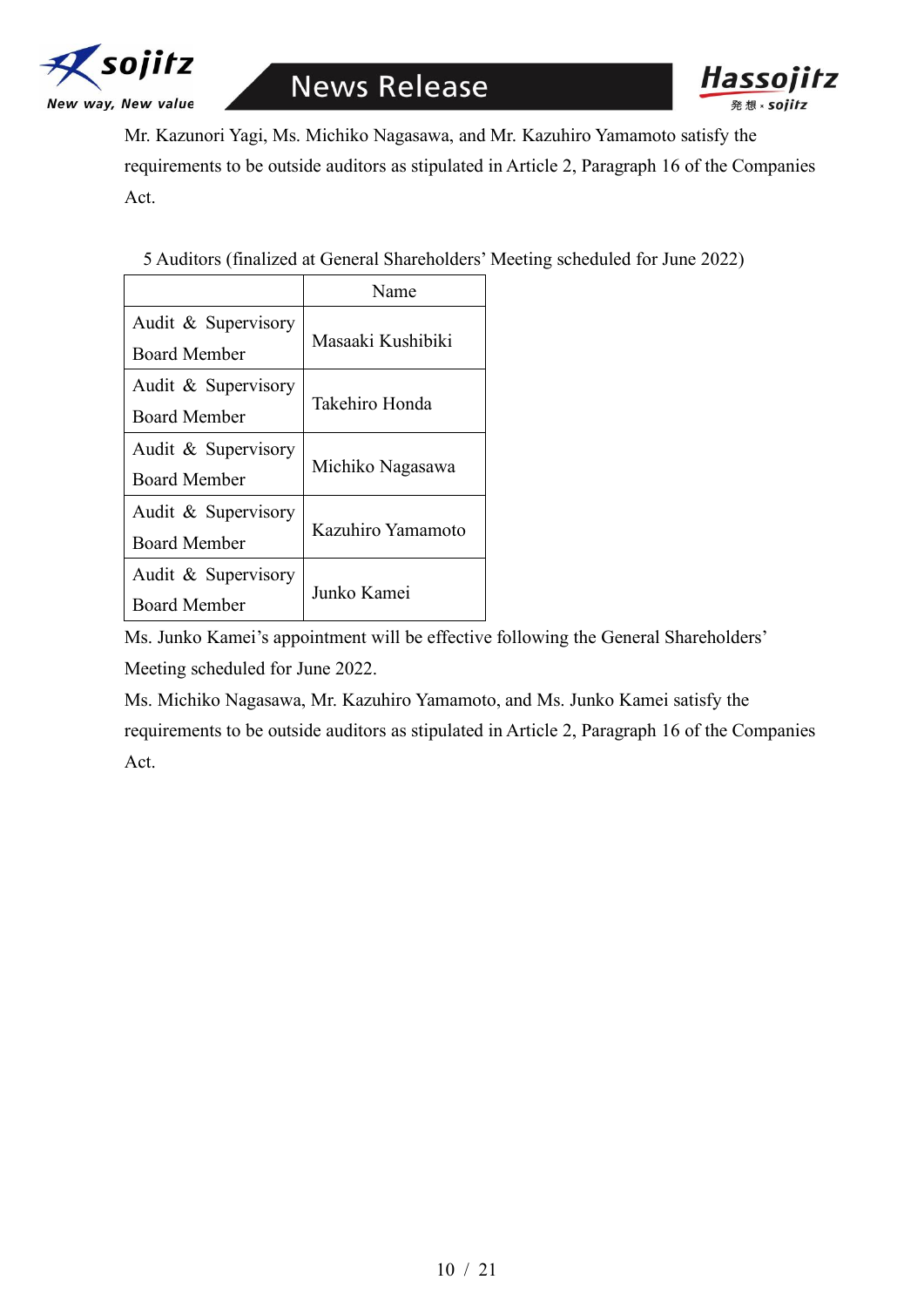



(3) [Executive Officers]

30 Officers (effective as of April 1, 2022)

| Rank                     | Name               | Position                                        |
|--------------------------|--------------------|-------------------------------------------------|
| President                | Masayoshi Fujimoto | <b>CEO</b>                                      |
|                          |                    | <b>CFO</b>                                      |
| <b>Executive Vice</b>    |                    | Executive Management of General Accounting,     |
| President                | Seiichi Tanaka     | Business Accounting, Finance, IR, Financial     |
|                          |                    | Solutions                                       |
|                          |                    | Advisor to the President                        |
| <b>Executive Vice</b>    |                    | <b>Executive Management of Business Group</b>   |
| President                | Ryutaro Hirai      | (Automotive, Aerospace & Transportation         |
|                          |                    | Project, Infrastructure & Healthcare), and East |
|                          |                    | Asia region                                     |
| <b>Executive Vice</b>    |                    | <b>CISO</b>                                     |
| President                | Haruo Inoue        | Executive Management of Legal, Internal         |
|                          |                    | Control Administration, ERP Transition          |
|                          |                    | President & CEO for China                       |
|                          | Tsutomu Tanaka     | Chairman, Sojitz (China) Co., Ltd.              |
| Senior Managing          |                    | Chairman & President, Sojitz (Shanghai) Co.,    |
| <b>Executive Officer</b> |                    | Ltd.                                            |
|                          |                    | Chairman, Sojitz (Dalian) Co., Ltd., Sojitz     |
|                          |                    | (Guangzhou) Co., Ltd. and Sojitz (Hong Kong)    |
|                          |                    | Ltd.                                            |
|                          | Masaaki Bito       | <b>Executive Management of Business Group</b>   |
| Senior Managing          |                    | (Metals, Mineral Resources & Recycling,         |
| <b>Executive Officer</b> |                    | Chemicals, Consumer Industry &                  |
|                          |                    | Agriculture Business, Retail &                  |
|                          |                    | Consumer Service)                               |
| Managing                 | Koichi Yamaguchi   | President & CEO for the Americas                |
| <b>Executive Officer</b> |                    | President, Sojitz Corporation of America        |
| Managing                 | Koji Izutani       | General Manager, Kansai Office                  |
| <b>Executive Officer</b> |                    |                                                 |
|                          | Shigeya Kusano     | President & CEO for Asia & Oceania              |
| Managing                 |                    | Managing Director, Sojitz Asia Pte. Ltd.        |
| <b>Executive Officer</b> |                    | (Singapore)                                     |
|                          |                    | General Manager, Singapore Branch               |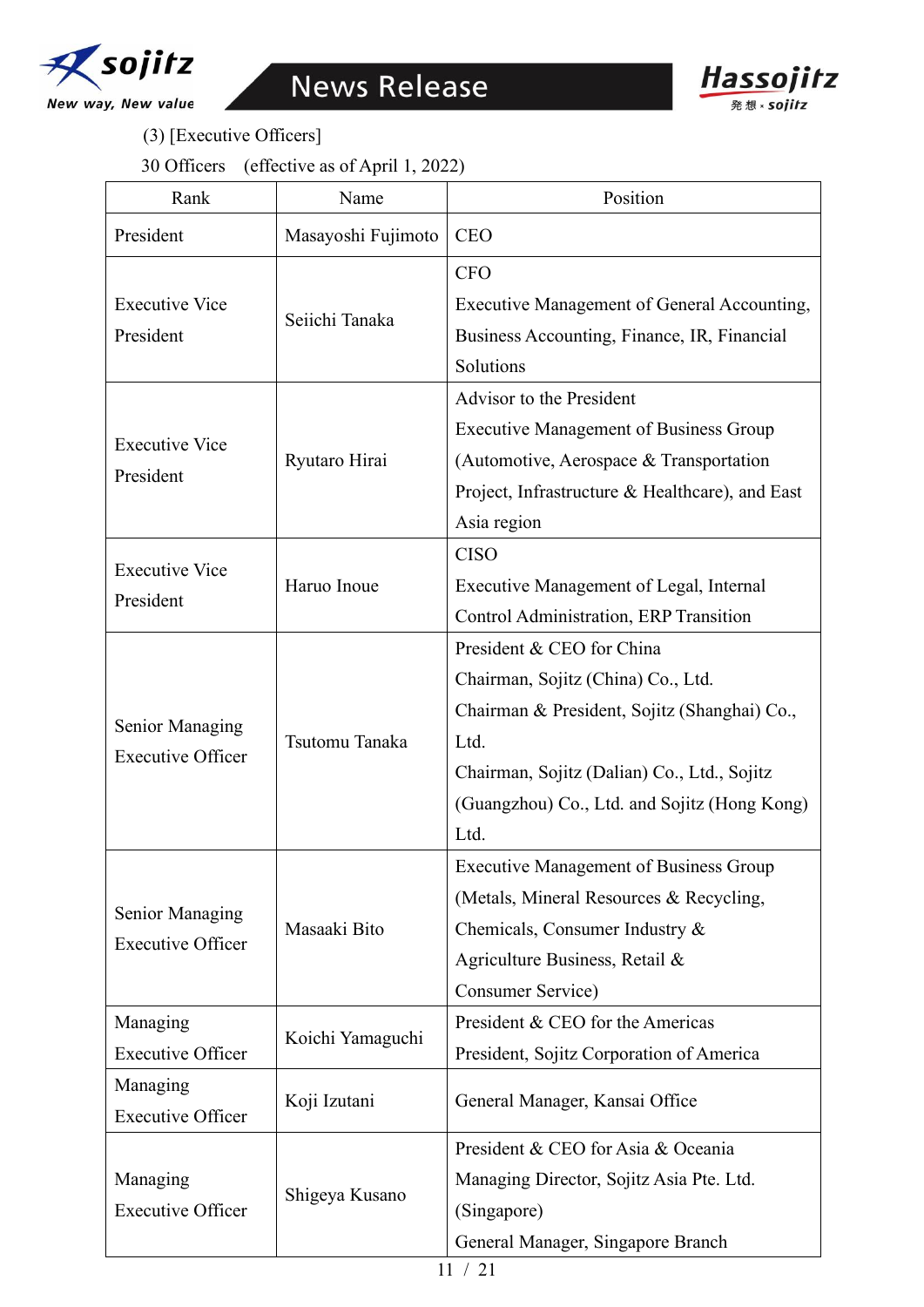



| Managing<br><b>Executive Officer</b> | Satoru Takahama      | Special Assistant to the President                                                                  |
|--------------------------------------|----------------------|-----------------------------------------------------------------------------------------------------|
| Managing                             | Masakazu             | COO, Human Resources Department, General                                                            |
| <b>Executive Officer</b>             | Hashimoto            | Affairs & IT Operation Department                                                                   |
| Managing<br><b>Executive Officer</b> | Yoshiki Manabe       | COO, General Accounting Department,<br><b>Business Accounting Department, Finance</b><br>Department |
| Managing<br><b>Executive Officer</b> | Kyosuke Sasaki       | President & CEO for Europe, Russia & NIS<br>Managing Director, Sojitz Corporation of<br>Europe B.V. |
| Managing<br><b>Executive Officer</b> | Hiroto Murai         | COO, Retail & Consumer Service Division                                                             |
|                                      |                      | A member of the Board of Management,                                                                |
| <b>Executive Officer</b>             | Naoki Yokoyama       | General Director, CEO,                                                                              |
|                                      |                      | Saigon Paper Corporation                                                                            |
| <b>Executive Officer</b>             | Masanori<br>Kawakami | COO, ERP Transition Office                                                                          |
| <b>Executive Officer</b>             |                      | <b>CCO</b>                                                                                          |
|                                      | Tatsuya Morita       | COO, Legal Department, Internal Control                                                             |
|                                      |                      | <b>Administration Department</b>                                                                    |
| <b>Executive Officer</b>             | Yasuhisa Nakao       | COO, Business Innovation Office                                                                     |
| <b>Executive Officer</b>             | Kazuhisa Yumikura    | COO, Financial Solutions Department                                                                 |
| <b>Executive Officer</b>             | Taro Okamura         | President & CEO for Southwest Asia                                                                  |
|                                      |                      | Chairman, Sojitz India Private Ltd.                                                                 |
| <b>Executive Officer</b>             | Toshiaki Kasai       | COO, PR Department, Risk Management                                                                 |
|                                      |                      | Department                                                                                          |
| <b>Executive Officer</b>             | Yumie Endo           | COO, IR Office                                                                                      |
| <b>Executive Officer</b>             | Kosuke Uemura        | COO, Chemicals Division                                                                             |
| <b>Executive Officer</b>             | Tatsuhiko Kanetake   | COO, Automotive Division                                                                            |
| <b>Executive Officer</b>             |                      | COO, Corporate Planning Department,                                                                 |
|                                      | Makoto Shibuya       | Corporate Sustainability Office, Portfolio                                                          |
|                                      |                      | <b>Transformation Office</b>                                                                        |
| <b>Executive Officer</b>             | Tomomi Arakawa       | <b>CDO</b>                                                                                          |
| <b>Executive Officer</b>             | Tatsuhiko Niitaka    | COO, Aerospace & Transportation Project                                                             |
|                                      |                      | Division                                                                                            |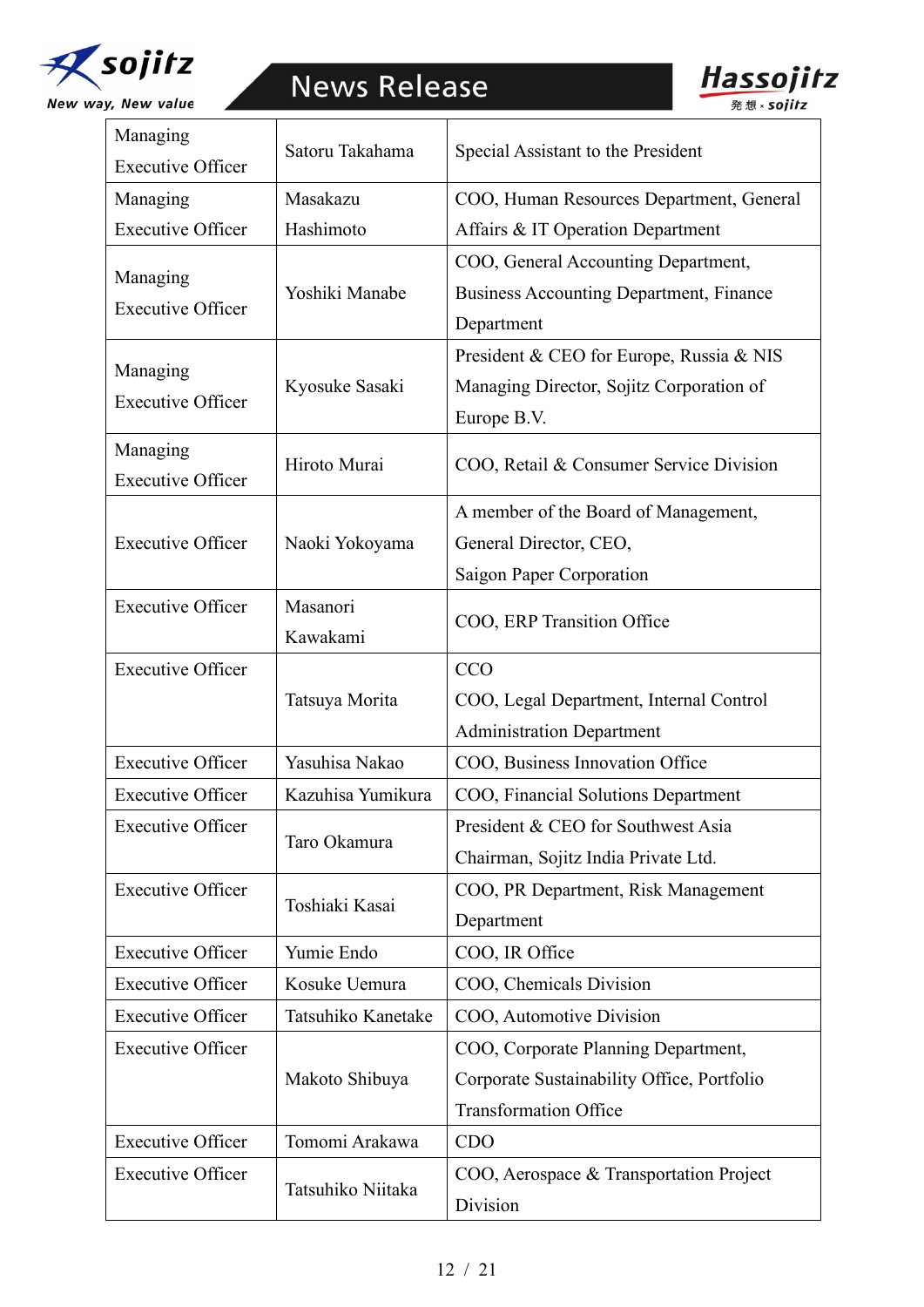



| <b>Executive Officer</b> | Osamu Matsuura | COO, Metals, Mineral Resources & Recycling |
|--------------------------|----------------|--------------------------------------------|
|                          |                | Division                                   |
| <b>Executive Officer</b> | Yuji Yuasa     | COO, Consumer Industry & Agriculture       |
|                          |                | <b>Business Division</b>                   |
| <b>Executive Officer</b> | Takefumi       | COO, Infrastructure & Healthcare Division  |
|                          | Nishikawa      |                                            |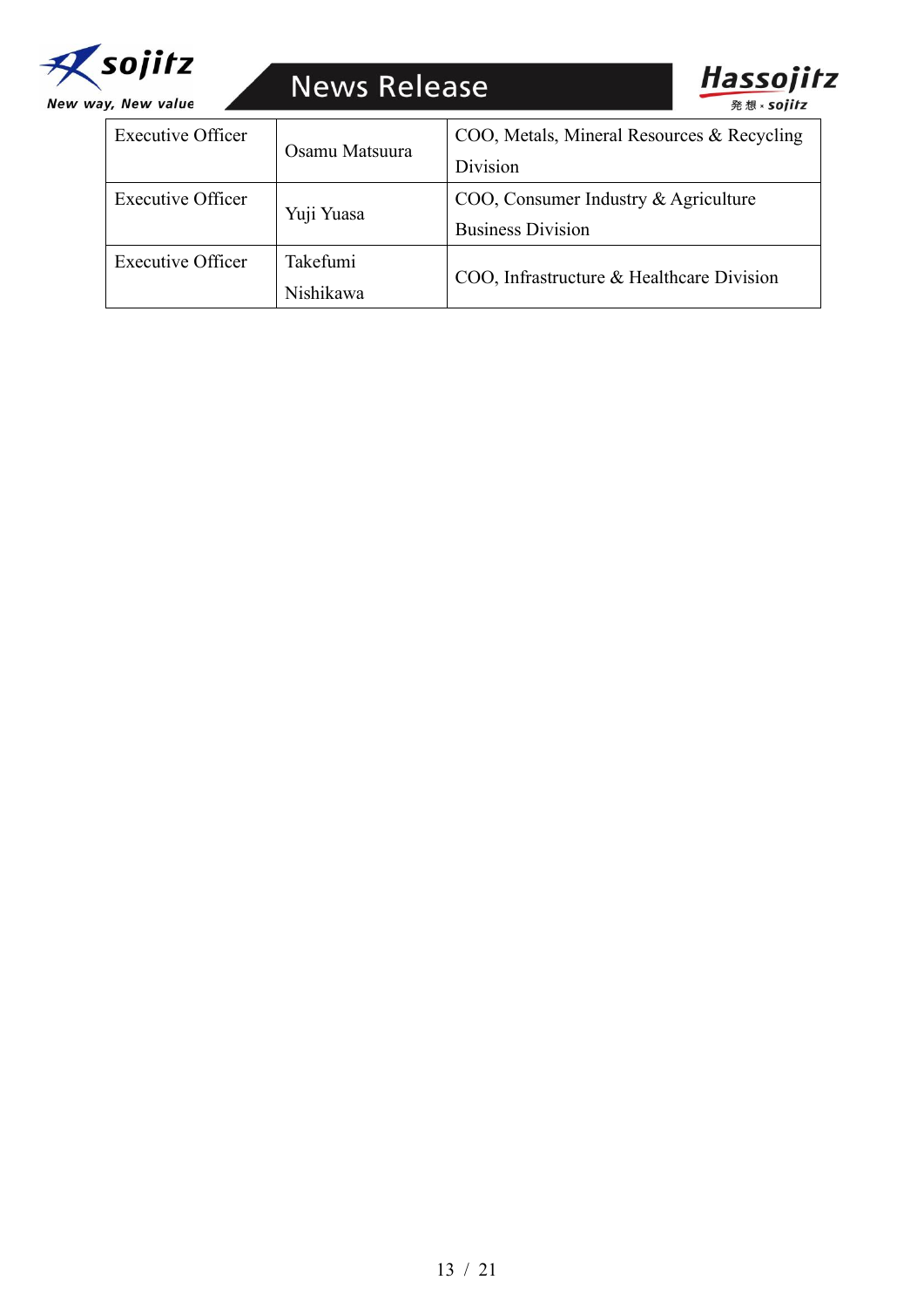



6. Biographical Outlines of New Directors and Auditors

Biographical Outline

#### **Masaaki Bito**

#### Hometown: Shizuoka, Japan

Education: Bachelor of Economics, Tohoku University in March 1988

| April 2021– present | COO, Metals, Mineral Resources & Recycling Division              |
|---------------------|------------------------------------------------------------------|
| April 2020– present | Managing Executive Officer                                       |
| April 2018          | <b>Executive Officer</b>                                         |
|                     | General Manager, Metals, Mineral Resources & Recycling Division  |
| April 2016          | COO, Metals & Coal Division                                      |
| April 2015          | Vice COO, Metals & Coal Division                                 |
|                     | General Manager, Coal & Mineral Resources Development            |
|                     | Department                                                       |
| October 2010        | General Manager, Coal Department, Coal & Non-Ferrous Metals      |
|                     | Unit, Energy & Metal Division                                    |
| April 2009          | Section Manager, Business Strategy Planning Section              |
|                     | <b>Corporate Planning Department</b>                             |
| October 2005        | Sojitz Holdings Corporation and Sojitz Corporation merge to form |
|                     | company under trade name, Sojitz Corporation                     |
| April 2004          | Nichimen Corporation and Nissho Iwai Corporation merge to form   |
|                     | company under trade name, Sojitz Corporation                     |
| <b>July 2003</b>    | President, CoalinQ Corporation                                   |
| April 1988          | Joined Nissho Iwai Corporation                                   |
| Honors: None        |                                                                  |

(Reason for Nomination as a Director)

Since joining Sojitz Corporation, Mr. Bito has handled coal trading and the acquisition of upstream coal interests throughout his career. As COO of the Metals, Mineral Resources & Recycling Division, Mr. Bito has greatly contributed to the company's earnings while simultaneously advancing initiatives towards realizing a decarbonized society. Additionally, Mr. Bito brings a high level of insight into strengthening corporate governance through his experience in the Corporate Planning Department and with Group companies. Mr. Bito has been nominated as a candidate for the director role with the expectation that he will contribute to both raising the company's corporate governance practices and corporate value.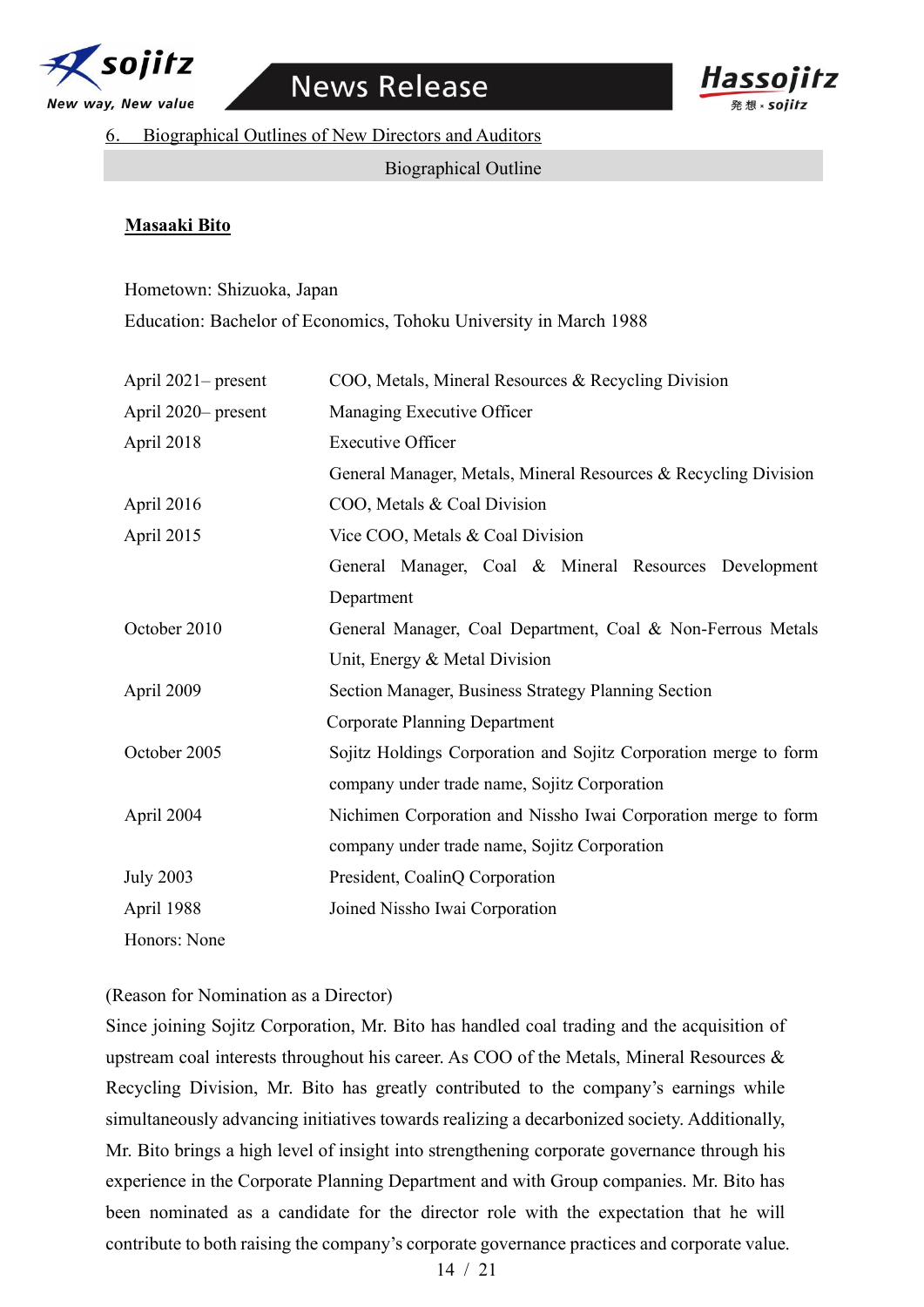

**Hassoiitz** 

発想 × sojitz

Biographical Outline

# **Haruko Kokue**

Hometown: Tokyo, Japan Education: Bachelor in English Literature, Shirayuri University in March 1981

| May $2021$ – present  | Advisor, Sojitz Corporation                             |
|-----------------------|---------------------------------------------------------|
| June $2020$ – present | Independent Outside Director, Toppan Forms Co., Ltd.    |
| April 2020            | Counselor, Mitsui Chemicals Inc.                        |
| April 2016            | Senior Director,                                        |
|                       | General Manager, Corporate Communications Division      |
| April 2013            | Senior Director, General Manager, CSR Division          |
| April 2011            | General Manager, SCM Division                           |
| April 2006            | General Manager, Mitsui Phenols Singapore Pte. Ltd.     |
| <b>April 1981</b>     | Joined Mitsui Petrochemical Industries (current: Mitsui |
|                       | Chemicals Inc.)                                         |

Honors: None

(Reason for Nomination as an Outside Director)

Ms. Kokue brings a wealth of experience from her roles at Mitsui Chemical Inc. Ms. Kokue offers a high level of expertise in the environmental and social sectors as well as a PR and IR experience disseminating information and conducting stakeholder dialogues. Based on her background and expertise, Ms. Kokue has been nominated as an outside director with the expectation that she will contribute to raising Sojitz's corporate governance and corporate value.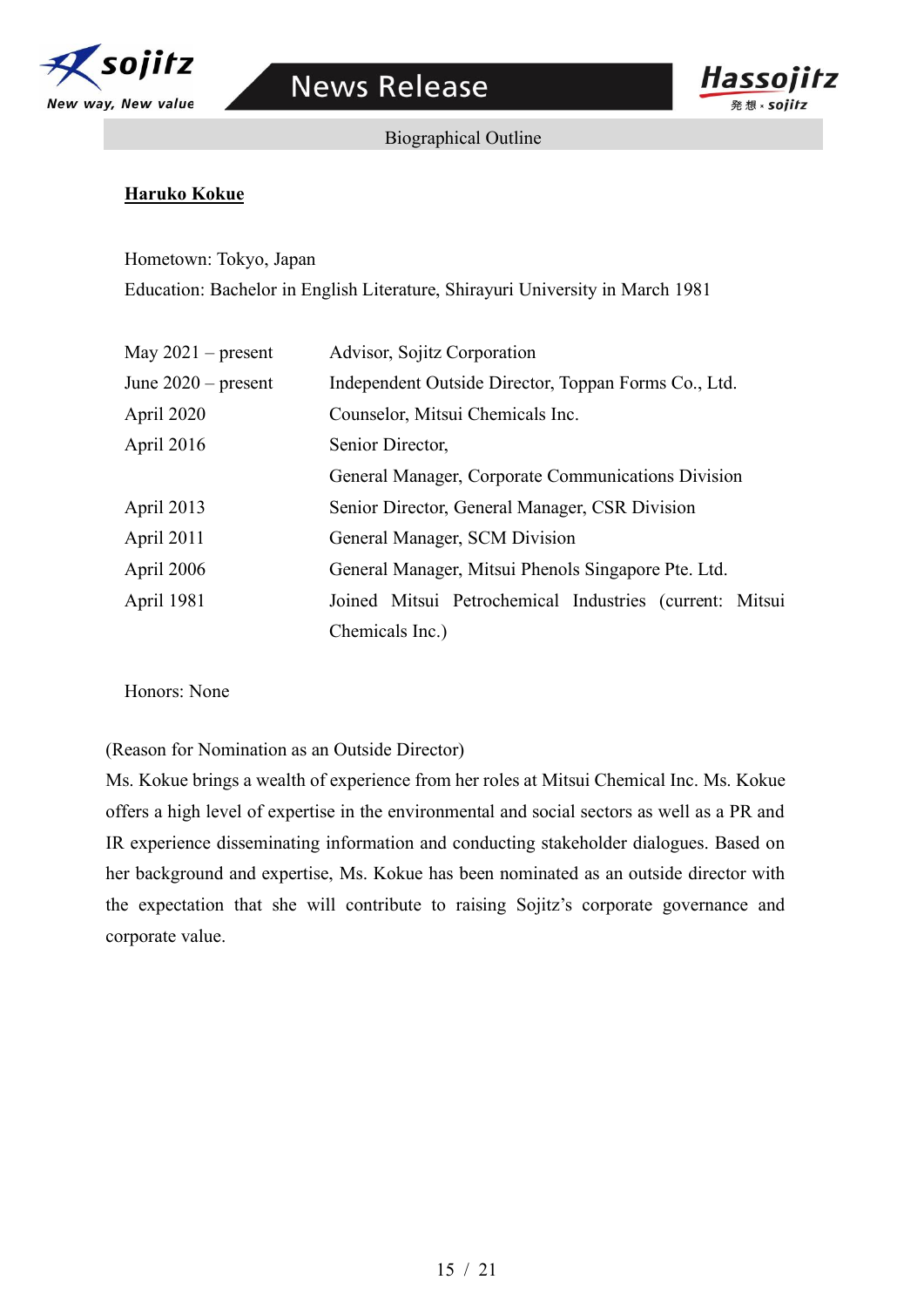



Biographical Outline

### **Junko Kamei**

Hometown: Shizuoka Prefecture Education: Weatherhead School of Management in Ohio, USA January 2000 Bachelor of Health Science, Tokyo University in March 1985

| August $2021$ – present | Outside Auditor,                                                |
|-------------------------|-----------------------------------------------------------------|
|                         | National Agency for Automobile and Land Transport Technology    |
| July $2021$ – present   | Representative, Kamei CPA Office                                |
| October 2006            | Partner, Financial Services Office, Ernst & Young ShinNihon LLC |
| November 2003           | Joined Mitsubishi Securities Co., Ltd. (current: Mitsubishi UFJ |
|                         | Morgan Stanley Securities Co., Ltd.)                            |
| March 1990              | Registered as certified public accountant in Japan              |
| September 1986          | Joined Showa Ota & Co. (current: Ernst & Young ShinNihon        |
|                         | LLC)                                                            |

Honors: None

(Reason for Nomination as an Outside Auditor)

As a certified accountant, Ms. Kamei brings decades of audit experience and expertise from her time at Ernst & Young ShinNihon LLC. Additionally, Ms. Kamei has worked for a securities company and possesses financial and accounting knowledge from this background. Ms. Kamei has been nominated as an outside auditor as her experience renders her capable of providing an external perspective while properly performing her duties as a member of the Audit & Supervisory Board.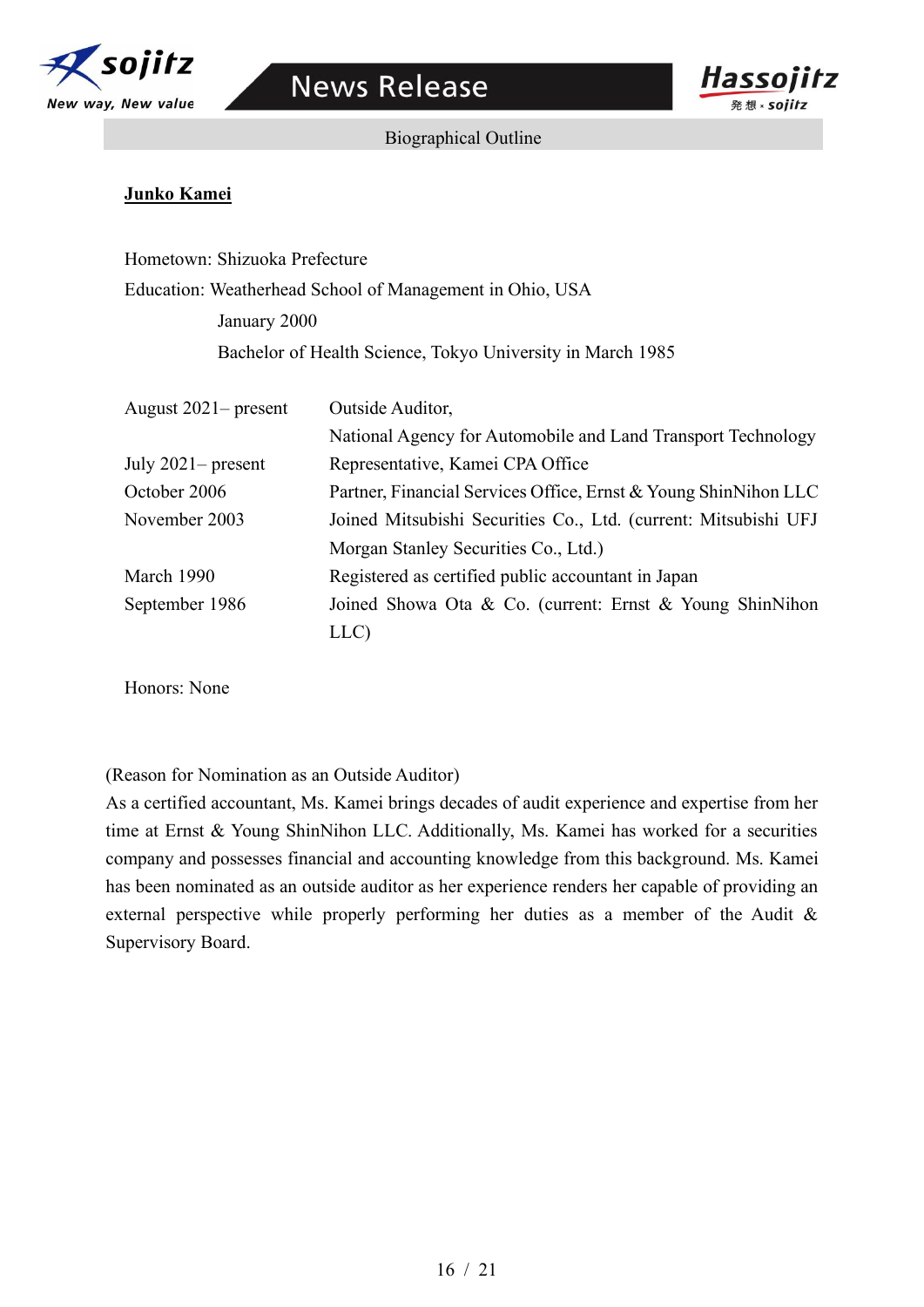



7. Biographical Outlines of New Executive Officers

## Biographical Outline

#### **Tatsuhiko Niitaka**

Hometown: Mie, Japan

Education: Bachelor of Engineering Science, Osaka University in March 1989

| July 2020- present | Vice COO, Aerospace & Transportation Project Division            |
|--------------------|------------------------------------------------------------------|
|                    | General Manager, Planning & Administration Office, Aerospace     |
|                    | & Transportation Project Division                                |
| April 2018         | General Manager, Aerospace & Transportation Project Division,    |
|                    | Aircraft Asset Business Department                               |
| April 2016         | General Manager, Aerospace & IT Business<br>Division,            |
|                    | Commercial Aircraft Department                                   |
| April 2015         | General Manager, Aerospace & IT Business Division, Aerospace     |
|                    | Department                                                       |
| October 2005       | Sojitz Holdings Corporation and Sojitz Corporation merge to form |
|                    | company under trade name, Sojitz Corporation                     |
| April 2004         | Nichimen Corporation and Nissho Iwai Corporation merge to        |
|                    | form company under trade name, Sojitz Corporation                |
| April 1989         | Joined Nissho Iwai Corporation                                   |
|                    |                                                                  |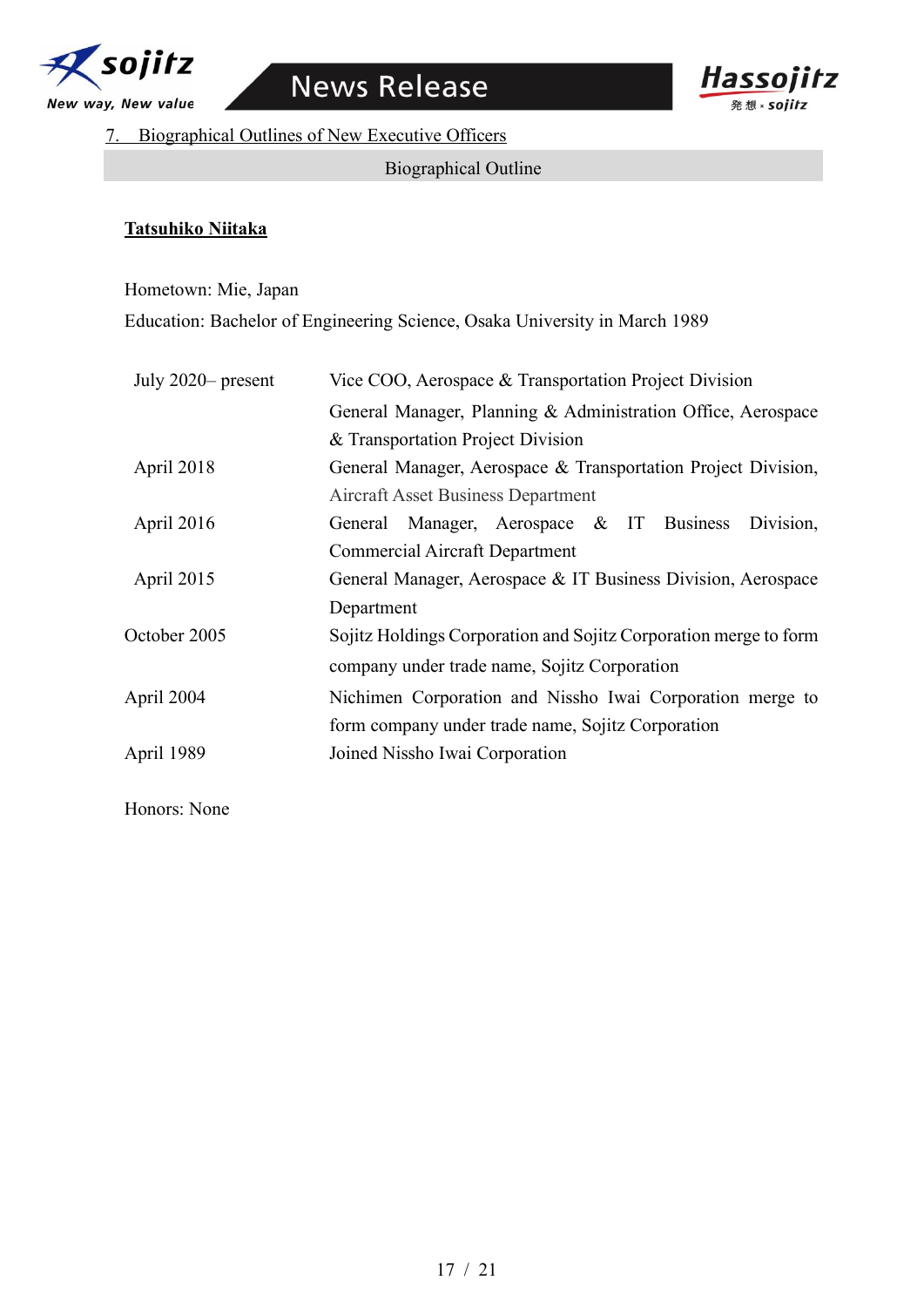

Biographical Outline



#### **Osamu Matsuura**

Hometown: Nara, Japan Education: Bachelor of Literature, Osaka University in March 1989

| April 2021– present | Corporate Officer                                                |
|---------------------|------------------------------------------------------------------|
|                     | Vice COO, Metals, Mineral Resources & Recycling Division         |
|                     | General Manager, Planning & Administration Office,               |
|                     | Metals, Mineral Resources & Recycling Division                   |
| March 2020          | Corporate Officer                                                |
|                     | Vice COO, Metals & Mineral Resources Division                    |
|                     | General Manager, Planning & Administration Office,               |
|                     | Metals & Mineral Resources Division                              |
| April 2019          | Corporate Officer                                                |
|                     | General Manager, Secretariat Department                          |
| December 2017       | General Manager, Secretariat Department                          |
| April 2017          | General Manager, Human Resources &<br>General Affairs            |
|                     | Department                                                       |
| April 2016          | Vice COO, Metals & Coal Division                                 |
|                     | General Manager, Metals & Coal Division, Industrial Minerals     |
|                     | Department                                                       |
| April 2015          | General Manager, Metals & Coal Division, Industrial Minerals     |
|                     | Department                                                       |
| April 2011          | General Manager, Energy & Metals Division, Ferrous Materials &   |
|                     | Steel Products Unit, Industrial Minerals Department              |
| October 2005        | Sojitz Holdings Corporation and Sojitz Corporation merge to form |
|                     | company under trade name, Sojitz Corporation                     |
| April 2004          | Nichimen Corporation and Nissho Iwai Corporation merge to        |
|                     | form company under trade name, Sojitz Corporation                |
| April 1989          | Joined Nissho Iwai Corporation                                   |
|                     |                                                                  |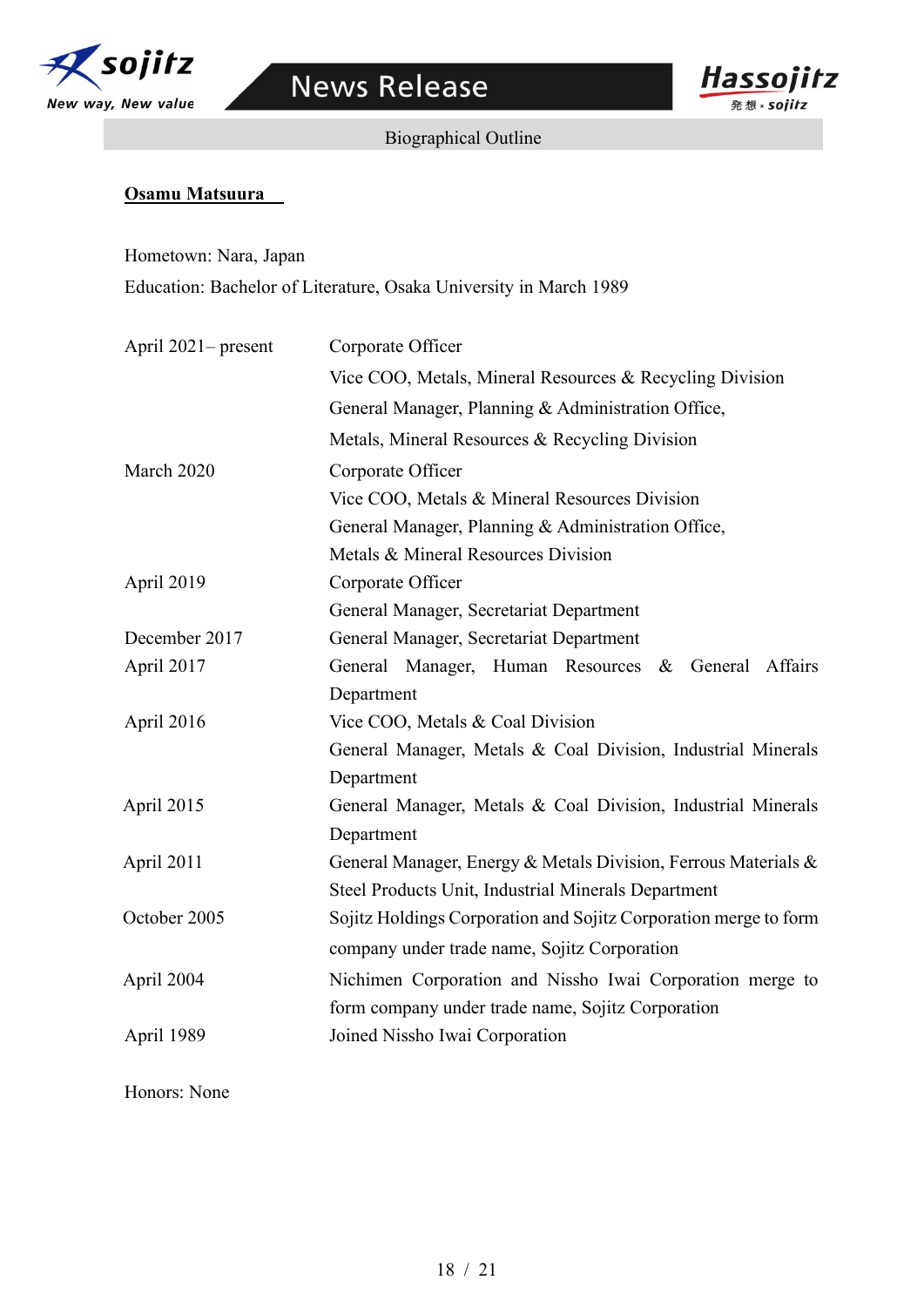



Biographical Outline

# **Yuji Yuasa**

Hometown: Kagawa, Japan Education: Bachelor of Engineering, Osaka University in March 1991

| April $2021$ – present | Vice COO, Consumer Industry & Agriculture Business Division      |
|------------------------|------------------------------------------------------------------|
|                        | General Manager, Planning & Administration Office,               |
|                        | Consumer Industry & Agriculture Business Division                |
| March 2020             | Vice COO, Retail & Lifestyle Business Division                   |
|                        | General Manager, Planning & Administration Office,               |
|                        | Retail & Lifestyle Business Division                             |
| April 2018             | Vice COO, Energy & Social Infrastructure Division                |
|                        | General Manager, Planning & Administration Office,               |
|                        | Energy & Social Infrastructure Division                          |
| April 2016             | General Manager, Infrastructure & Environment Business           |
|                        | Division, Environmental Infrastructure Department                |
| October 2005           | Sojitz Holdings Corporation and Sojitz Corporation merge to form |
|                        | company under trade name, Sojitz Corporation                     |
| April 2004             | Nichimen Corporation and Nissho Iwai Corporation merge to        |
|                        | form company under trade name, Sojitz Corporation                |
| April 1991             | Joined Nissho Iwai Corporation                                   |
|                        |                                                                  |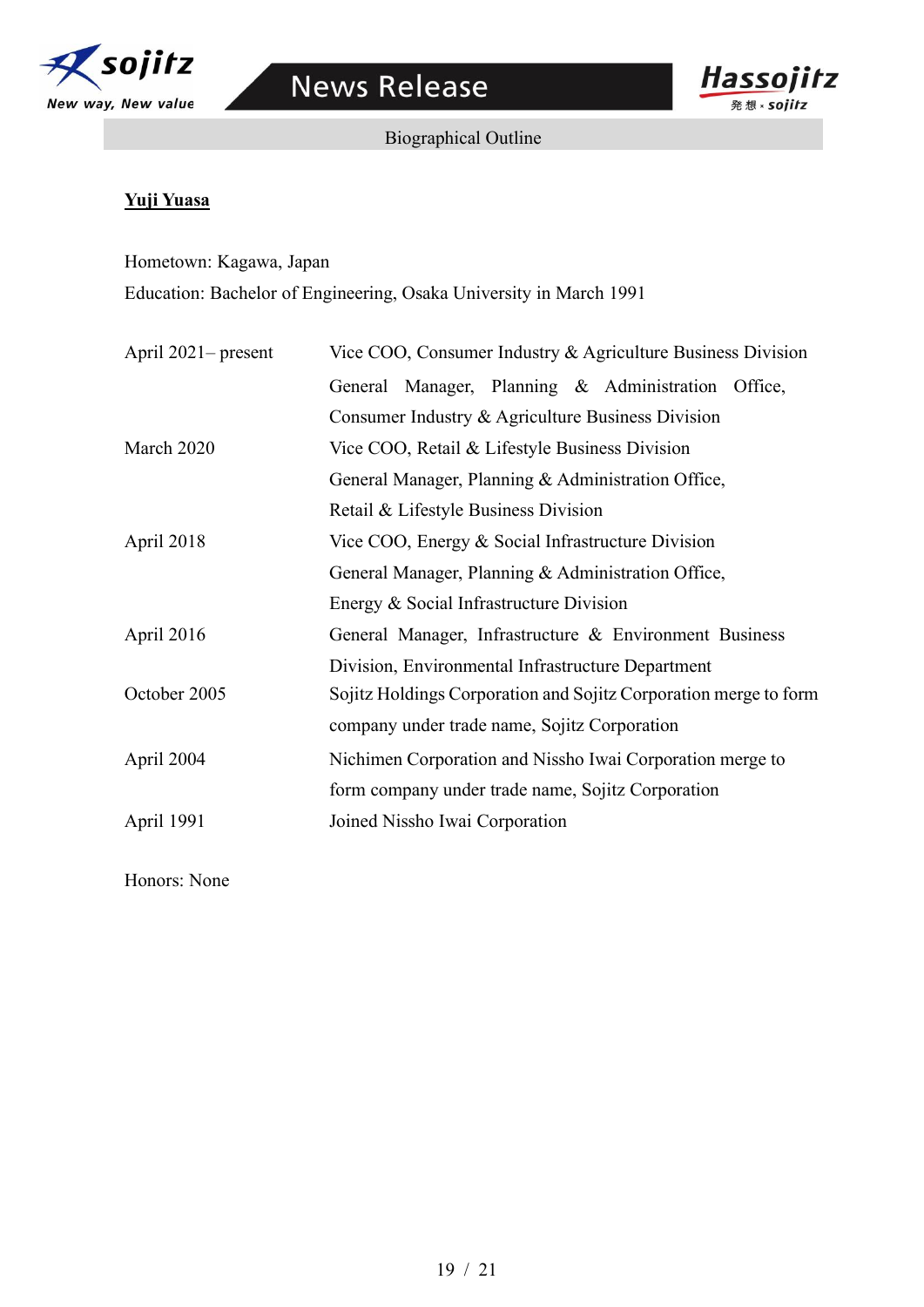



Biographical Outline

## **Takefumi Nishikawa**

Hometown: Hiroshima, Japan Education: Bachelor of Economics from Keio University in March 1995

| April $2021$ – present | Vice COO, Infrastructure & Healthcare Division                   |  |  |
|------------------------|------------------------------------------------------------------|--|--|
|                        | General Manager, Planning & Administration Office,               |  |  |
|                        | Infrastructure & Healthcare Division                             |  |  |
| January 2021           | Vice COO, Energy & Social Infrastructure Division                |  |  |
|                        | General Manager, Planning & Administration Office,               |  |  |
|                        | Energy & Social Infrastructure Division                          |  |  |
| April 2018             | General Manager, Corporate Planning Department                   |  |  |
| October 2005           | Sojitz Holdings Corporation and Sojitz Corporation merge to form |  |  |
|                        | company under trade name, Sojitz Corporation                     |  |  |
| April 2004             | Nichimen Corporation and Nissho Iwai Corporation merge to        |  |  |
|                        | form company under trade name, Sojitz Corporation                |  |  |
| April 1995             | Joined Nissho Iwai Corporation                                   |  |  |
|                        |                                                                  |  |  |